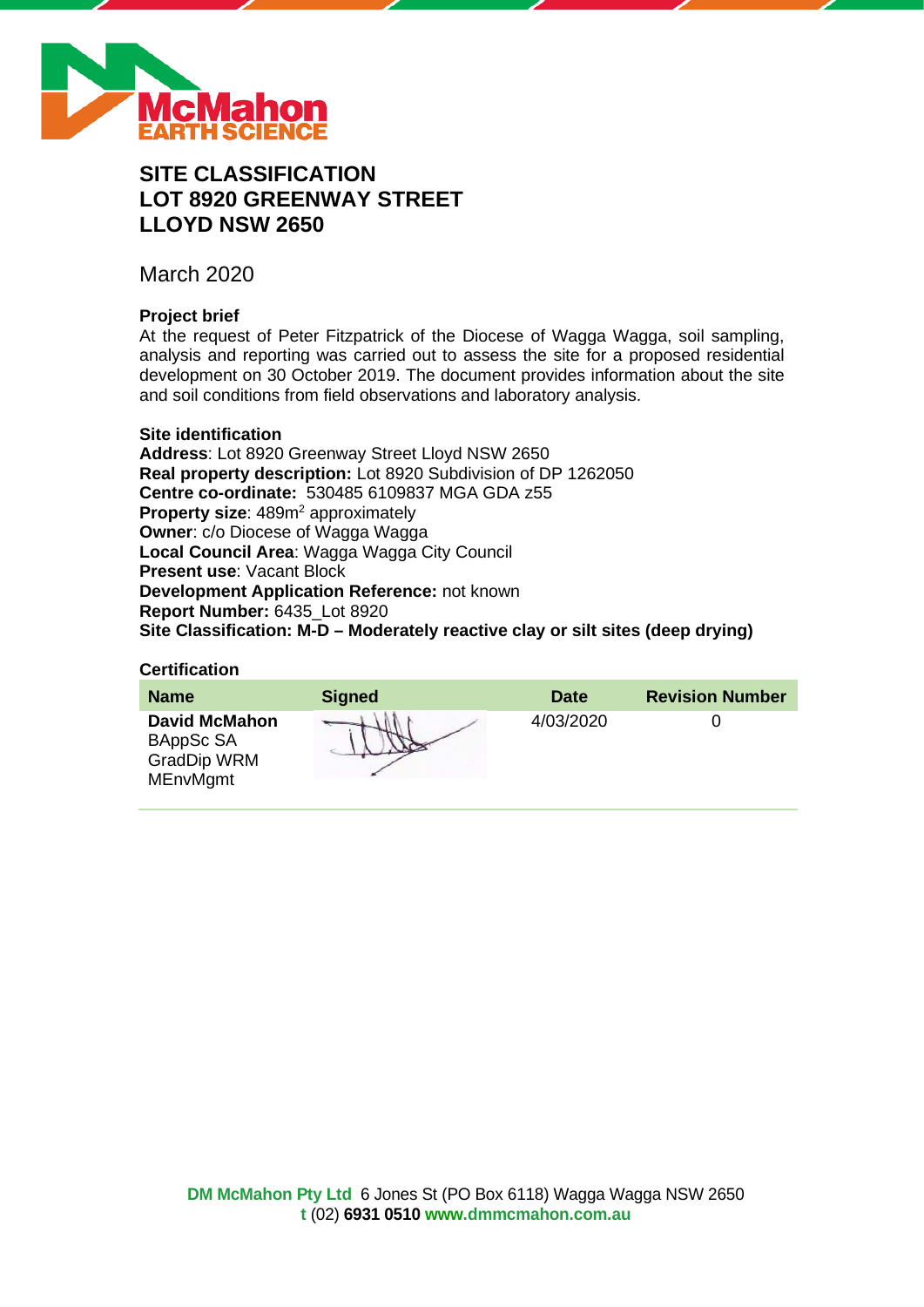# **Physical characteristics of the site**

A desktop review and investigation of the topography, hydrology, soil, lithology, geology and hydrogeology of the site has been undertaken and are as follows:

# **Topography**

The Lake Albert 1:25,000 Topographic Map (Sheet 8327-1S) indicates that the site is located at an elevation of approximately 252m AHD. The site landform is classed as a simple slope and the slope class is gently inclined.

# **Vegetation**

The site is devoid of vegetation.

# **Hydrology**

The nearest named waterway is Stringybark Creek located 3414m to the south east of the site. Due to the relative incline of the site, rainfall is likely to both run off and infiltrate into the relatively permeable topsoil.

# **Weather**

The average rainfall for Wagga Wagga is approximately 526.8mm per annum, with the wettest months being October, June and July. Annual mean evaporation for the region is 1715.5mm with mean daily evaporation ranges from 1.2mm in July to 9.2mm in January. Wagga Wagga is characterised by cold wet winters and hot dry summers with mean maximum temperatures ranging from 12.9°C in July to 31.9 °C in January and mean minimum temperatures ranging from 1.3ºC in July to 15.9ºC in February. Rainfall, temperature and evaporation data from Wagga Wagga Agricultural Institute 73127 (www.bom.gov.au).

# **Soil & Landform**

The site lies within the mapping unit ld from the Soil Landscapes of the Wagga Wagga 1:100 000 Sheet (DLWC, 1997). The map unit ld is described as:

# *ld – Lloyd (Erosional Landscapes)*

*Landscape*: rolling low hills on Ordovician metasedimentary rocks. Local relief 30–90 m; slopes 10–20%. Broad crests and ridges; long waning mid to lower slopes; broad drainage depressions. Variable rock outcrop 0–50%. Extensively to completely cleared mid to high open-forest.

*Soils*: shallow (<0.5 m), moderately well-drained Paralithic Leptic Rudosols (Lithosols) on some crests, ridges and upper slopes; deep (1.0–1.5 m), imperfectly drained Red Kurosols (Red Podzolic Soils) on other crests and upper slopes; moderately deep (0.5– 1.0m), moderately well-drained Red Chromosols and Kurosols (Red Podzolic Soils) on mid to lower slopes; and moderately deep (0.5–1.0 m), imperfectly drained Brown Kurosols (Yellow Podzolic Soils) in drainage lines.

*Limitations*: high erosion hazard; steep slopes (localised); localised rock outcrop; localised poor drainage; localised waterlogging; foundation hazard (localised); mass movement; shallow, stony and strongly acid soils (on ridges and upper slopes); localised aluminium toxicity; localised salinity.

### **Lithology and Geology**

Undivided Ordovician metasedimentary rocks—thinly interbedded siltstones, shales and phyllites, with minorschists and minor quartzites. Lithology is highly variable

over a short distance. Relatively thick (1 m to several metres) colluvial and slopewash clayey sediments occur on lower slopes and in drainage depressions. There is generally no rock outcrop, but occasionally <50% (at sites usually underlain by sandstone).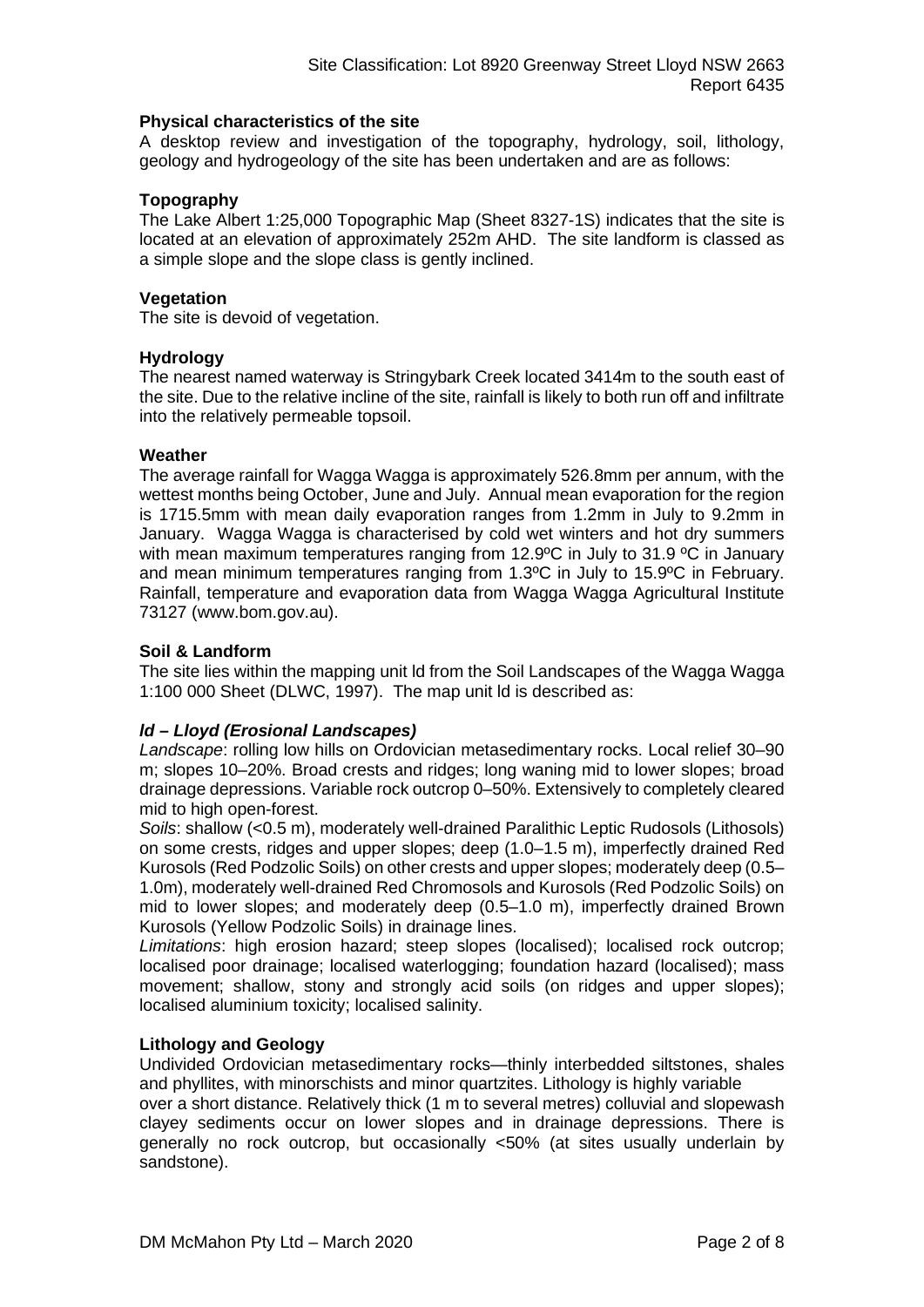# **Hydrogeology**

From the Geoscience Australia hydrogeology dataset, the groundwater beneath the site is described as porous, extensive highly productive aquifers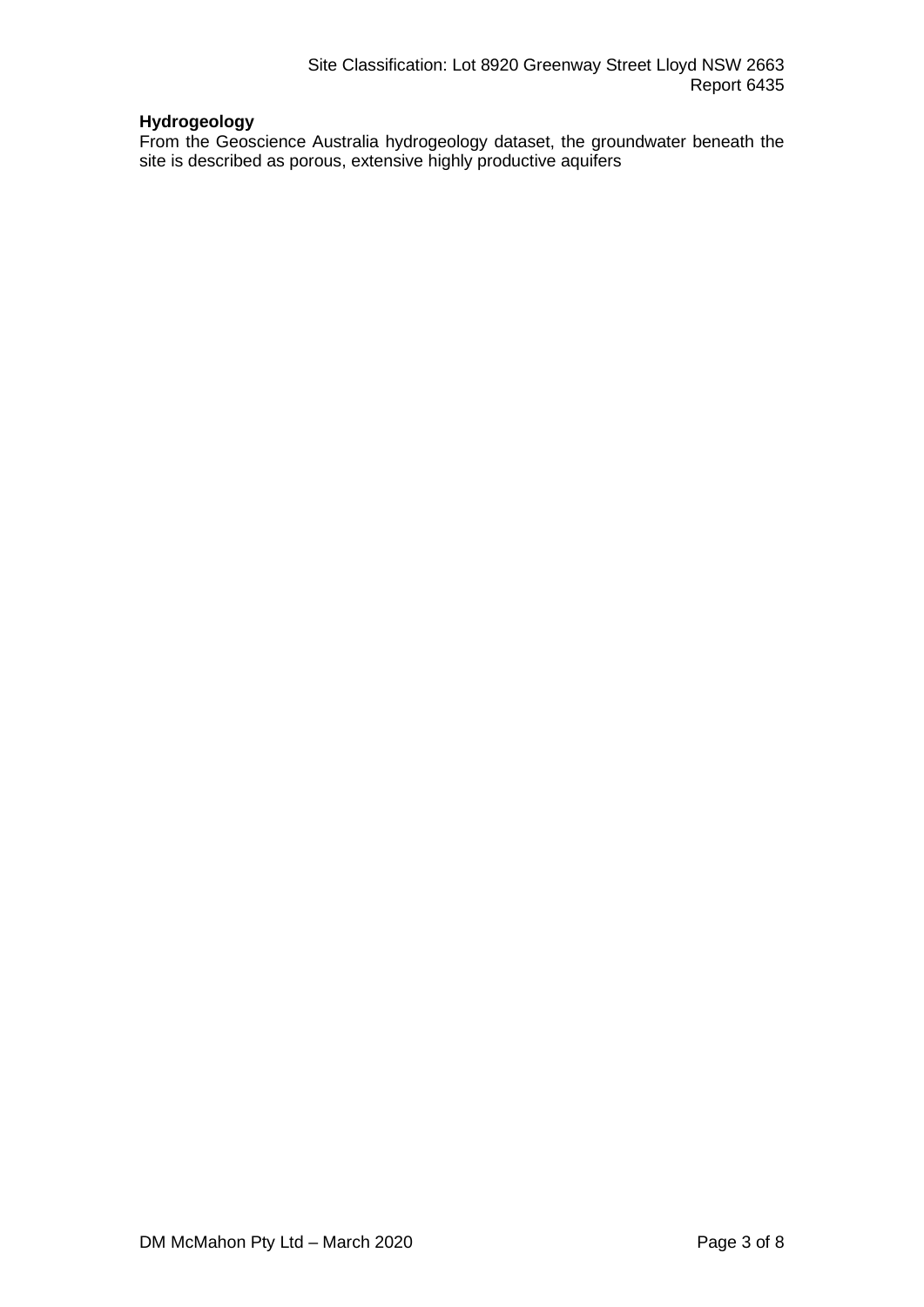**Observations and/or comments** **Engineering Properties**

**Consistency** 

# **Site Condition**

Through site investigation, field observations, in situ tests and laboratory analysis the following site geotechnical model has been developed. Details of the general conditions encountered with a field description of the soil, engineering properties and the location of the boreholes can be seen as follows, Table 1, Figure 1.

| <b>Class</b><br>Soil Name / Grain Primary Mottle Mois-<br>Depth<br>(m)<br><b>Plas-</b><br>$(AS1726 -2017)$<br>Soil Origin<br>Description Size Colour Colour ture ticity |
|-------------------------------------------------------------------------------------------------------------------------------------------------------------------------|
|-------------------------------------------------------------------------------------------------------------------------------------------------------------------------|

**Table 1:** *Site geotechnical model with field description and observations*

#### **Borehole 1**

| <b>FILL</b>                        | $0.0 - 0.6$ | CI        | <b>Silty CLAY</b> | Fine | Reddish<br><b>Brown</b> | Nil        | D | Low | Very<br><b>Stiff</b> |                                          |  |
|------------------------------------|-------------|-----------|-------------------|------|-------------------------|------------|---|-----|----------------------|------------------------------------------|--|
| Residual                           | $0.6 - 1.2$ | <b>CI</b> | <b>Silty CLAY</b> | Fine | Reddish<br><b>Brown</b> | <b>Nil</b> | D | Low | Very<br><b>Stiff</b> | -                                        |  |
| Extremely<br>Weathered<br>Material | $1.2 - 1.8$ | <b>SM</b> | Sandy SILT        | Fine | Dark<br>Grey            | Nil        | D | Low | Very<br><b>Stiff</b> | Weathered<br>Ordovician<br>Metasediment. |  |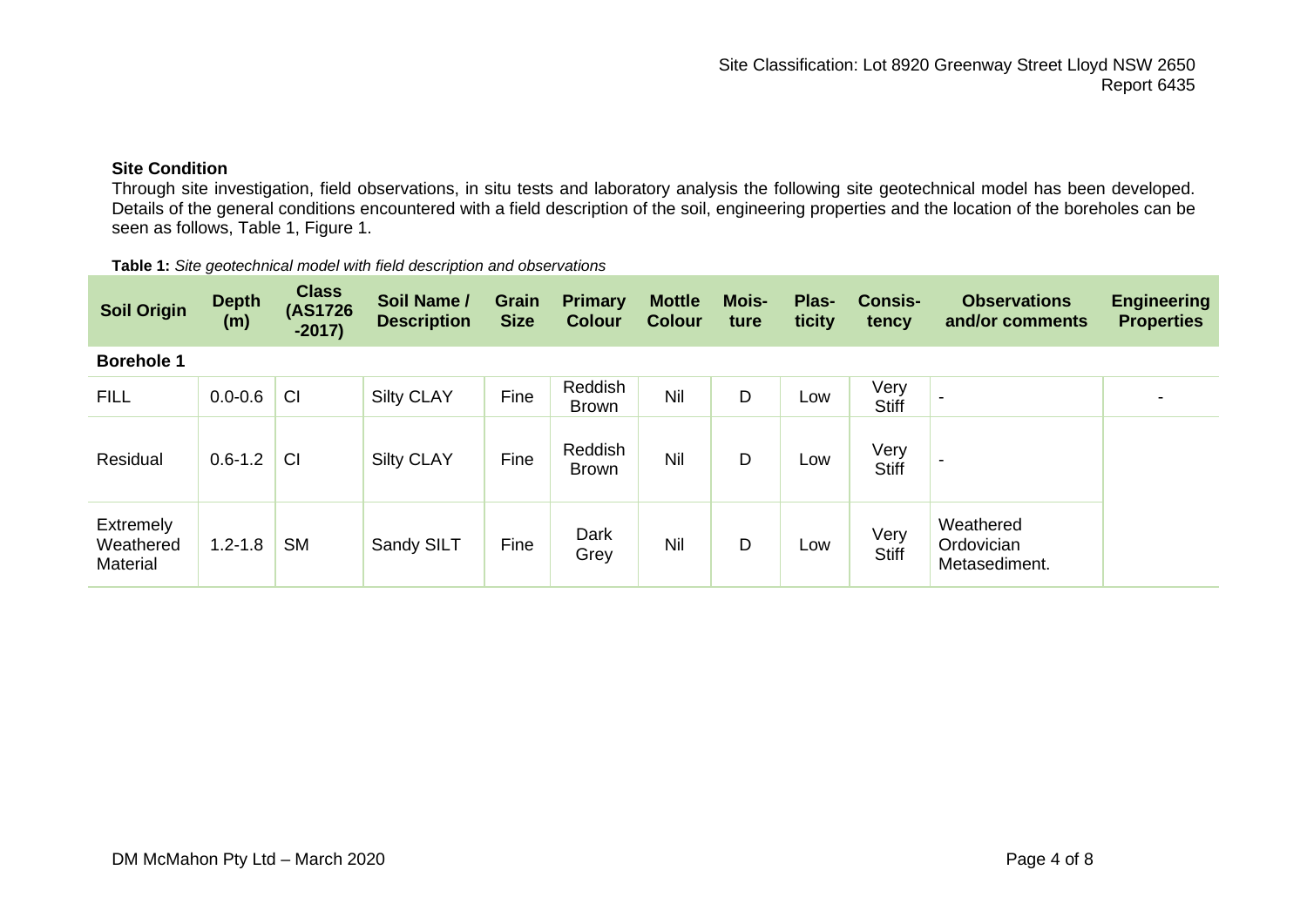Site Classification: Lot 8920 Greenway Street Lloyd NSW 2663 Report 6435



**Figure 1:** *Annotated site plan overlain on aerial photograph depicting borehole locations*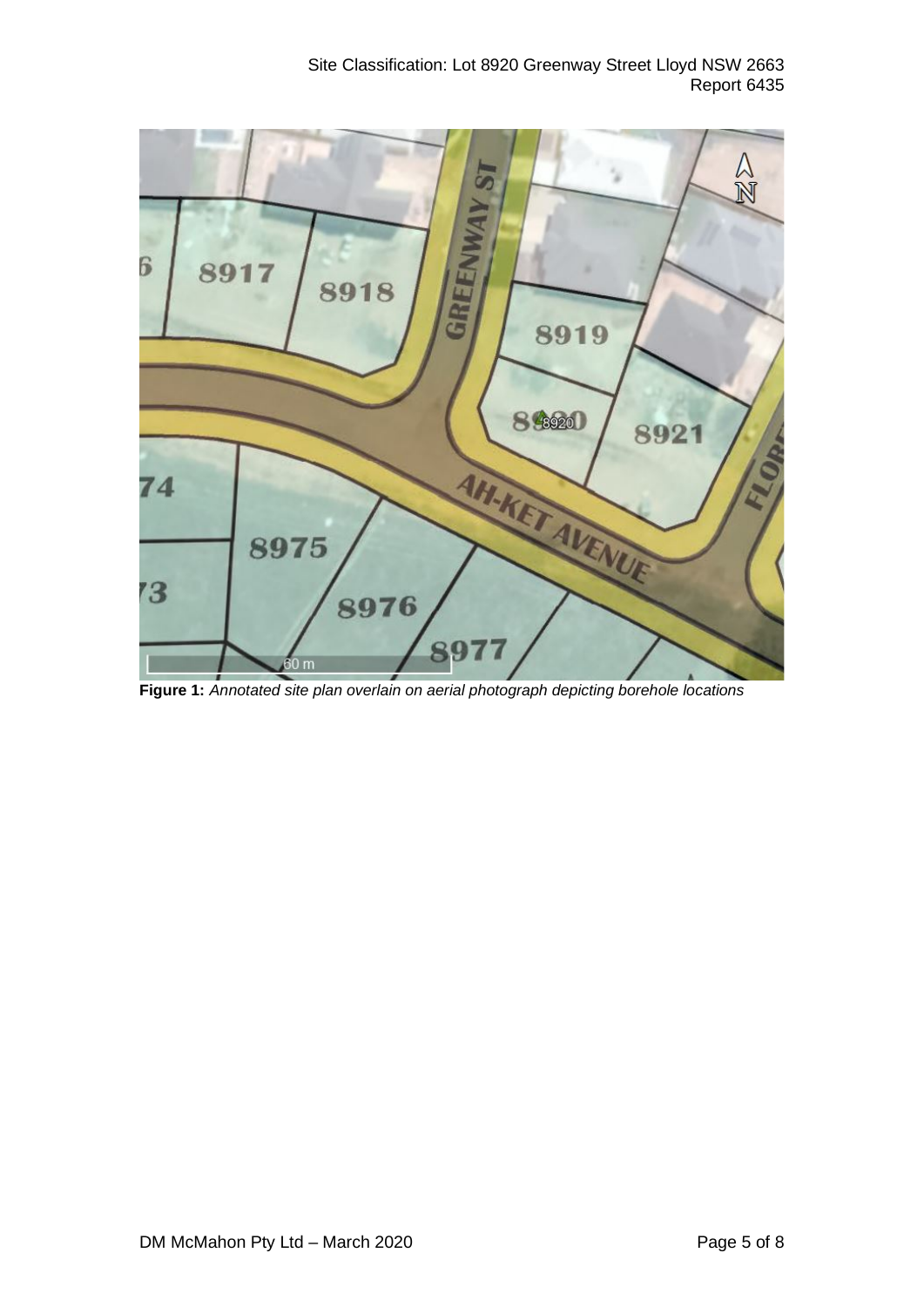# **Site Classification**

Based on the field assessment and laboratory data and assumptions therein the site is classified as **M-D – Moderately reactive clay or silt sites (deep drying), which may experience moderate ground movement from moisture changes** by reference to AS2870:2011.

# **Assumptions**

Site investigation and classification was carried out by reference to AS2870:2011. The proposed building is a single storey residential development.

This classification is based on the footings being founded into the underlying FILL or residual 'CI' clay soils. If the footings are not into the specified material the site classification will need to be reassessed.

Footings may be founded partly on fill and partly on natural material depending on founding depths. As such, footing design may require careful consideration by the structural engineer to minimise potential differential settlement.

An allowable bearing pressure of up to 50kPa and 100kPa for raft slab beams and strip footings respectively may be adopted.

If more than 0.4m of uncontrolled fill is present or placed, or if depth of excavation within the building area extends more than 0.5m below the existing surface, the above classification will need to be reassessed.

Any earthworks on site will be carried out by reference to AS3798: 2007.

If any unconsolidated or saturated soils are encountered during excavation, or conditions that are not alike the above description, the site supervisor should be informed, the work stopped and this office be contacted immediately for further evaluation.

Where trees and large shrubs are removed from the site all roots are to be removed and voids replaced with compacted fill by reference to AS3798:2007.

The soils investigated are all natural ground and no free groundwater was encountered at the time of the investigation.

Site drainage and vegetation limitations are adhered to as per the CSIRO Foundation Management and Footing Performance: A Homeowner's guide, BTF-2011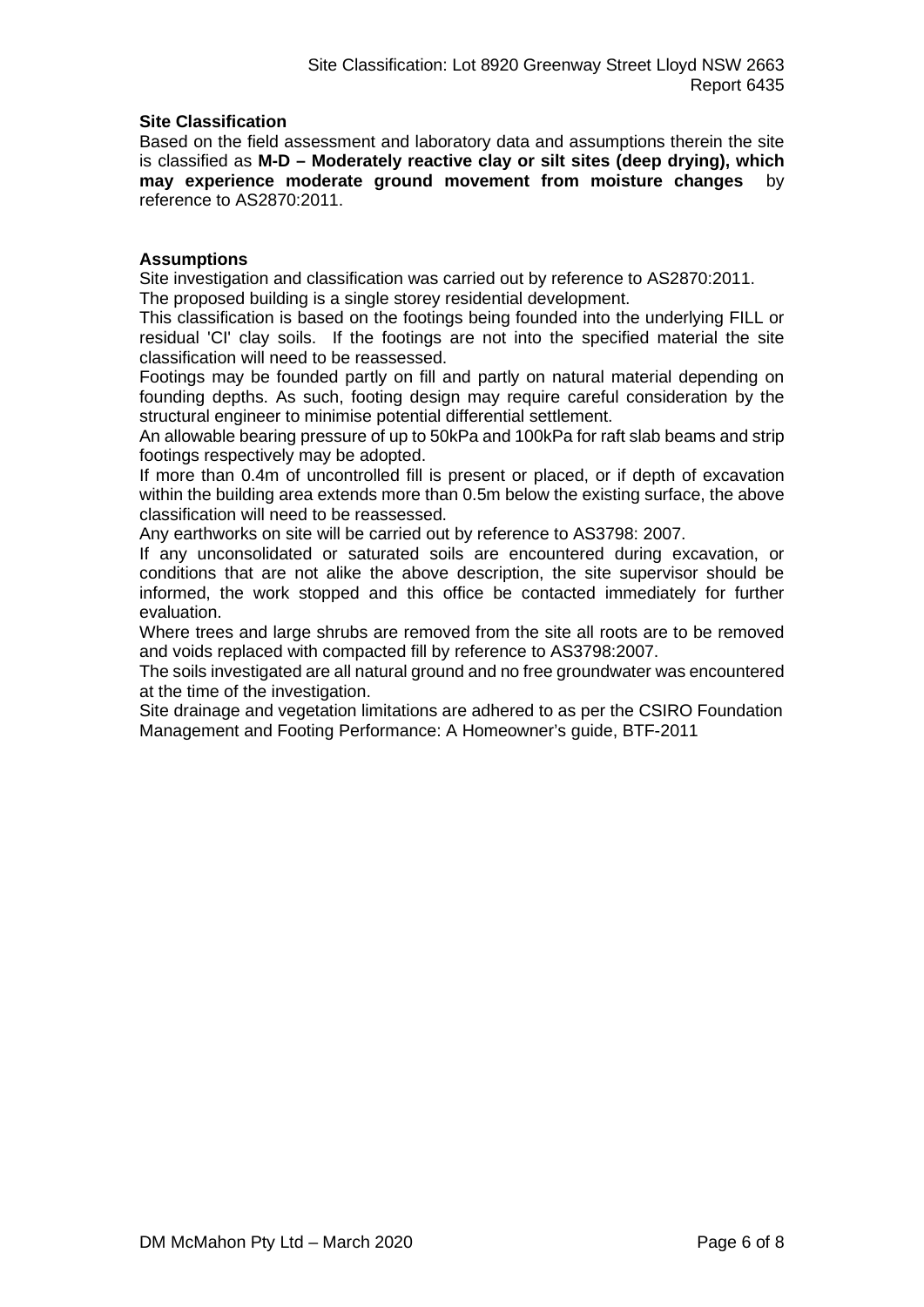# Site Classification: Lot 8920 Greenway Street Lloyd NSW 2663 Report 6435

| <b>Log Column</b>                |                      | Symbol                             | <b>Definition</b>                                                                                                                                                                                                                                                                                                                                                                                                          |  |  |
|----------------------------------|----------------------|------------------------------------|----------------------------------------------------------------------------------------------------------------------------------------------------------------------------------------------------------------------------------------------------------------------------------------------------------------------------------------------------------------------------------------------------------------------------|--|--|
| Soil Origin                      |                      | <b>TOPSOIL</b>                     | Mantle of surface and/or near-surface soil often but not always defined by high levels of organic<br>material, both dead and living. Remnant topsoils are topsoils that subsequently been buried by<br>other transported soils. Roots of trees may extend significantly into otherwise unaltered soil and<br>the presence of roots is not a sufficient reason for describing a material as topsoil.                        |  |  |
|                                  |                      | <b>FILL</b>                        | Any material which has been placed by anthropogenic processes                                                                                                                                                                                                                                                                                                                                                              |  |  |
|                                  |                      | Alluvial                           | Deposited by streams and rivers                                                                                                                                                                                                                                                                                                                                                                                            |  |  |
|                                  |                      | Colluvial                          | Soil and rock debris transported down slope by gravity, with or without the assistance of flowing<br>water and generally deposited in gullies or at the base of slopes. Colluvium is often used to<br>refer to thicker deposits such as those formed from landslides, whereas the term 'slopewash'<br>may be used for thinner and more widespread deposits that accumulate gradually over longer<br>geological timeframes. |  |  |
|                                  |                      | Extremely<br>weathered<br>material | Formed directly from in situ weathering of geological formations. Although this material is of soil<br>strength, it retains the structure and/or fabric of the parent rock material.                                                                                                                                                                                                                                       |  |  |
|                                  |                      | Residual                           | Formed directly from in situ weathering of geological formations. These soils no longer retain<br>any visible structure or fabric of the parent soil or rock material                                                                                                                                                                                                                                                      |  |  |
| Class                            |                      | GW                                 | Gravel and gravel-sand mixtures, little to no fines                                                                                                                                                                                                                                                                                                                                                                        |  |  |
| (AS1726-<br>2017)                |                      | GP                                 | Gravel and gravel-sand mixtures, little to no fines, uniform gravels                                                                                                                                                                                                                                                                                                                                                       |  |  |
|                                  |                      | GМ                                 | Gravel-silt mixtures and gravel-sand-silt mixtures                                                                                                                                                                                                                                                                                                                                                                         |  |  |
|                                  |                      | GC                                 | Gravel-clay mixtures and gravel-sand-clay mixtures                                                                                                                                                                                                                                                                                                                                                                         |  |  |
|                                  |                      | SW                                 | Sand and gravel-sand mixtures, little to no fines                                                                                                                                                                                                                                                                                                                                                                          |  |  |
|                                  |                      | SP                                 |                                                                                                                                                                                                                                                                                                                                                                                                                            |  |  |
|                                  | Coarse grained soils | <b>SM</b>                          | Sand and gravel-sand mixtures, little to no fines                                                                                                                                                                                                                                                                                                                                                                          |  |  |
|                                  |                      | SC                                 | Sand-silt mixtures                                                                                                                                                                                                                                                                                                                                                                                                         |  |  |
|                                  |                      | ML                                 | Sand-clay mixtures                                                                                                                                                                                                                                                                                                                                                                                                         |  |  |
|                                  |                      |                                    | Inorganic silt and very fine sand, rock flour, silty or clayey fine sand or silt with low plasticity                                                                                                                                                                                                                                                                                                                       |  |  |
|                                  |                      | CL, CI                             | Inorganic clays of low to medium plasticity, gravelly clay, sandy clay                                                                                                                                                                                                                                                                                                                                                     |  |  |
|                                  | Fine grained soils   | OL<br>MH                           | Organic silt                                                                                                                                                                                                                                                                                                                                                                                                               |  |  |
|                                  |                      | CН                                 | Inorganic silt<br>Inorganic clays of high plasticity                                                                                                                                                                                                                                                                                                                                                                       |  |  |
|                                  |                      | OH                                 | Organic clay of medium to high plasticity, organic silt                                                                                                                                                                                                                                                                                                                                                                    |  |  |
|                                  |                      | Pt                                 | Peat, highly organic soil                                                                                                                                                                                                                                                                                                                                                                                                  |  |  |
| Soil Name/<br><b>Description</b> |                      | SAND                               | Coarse grained soil                                                                                                                                                                                                                                                                                                                                                                                                        |  |  |
|                                  |                      | SILT                               | Fine grained soil - low dry strength, low wet toughness and dilatancy                                                                                                                                                                                                                                                                                                                                                      |  |  |
|                                  |                      | <b>CLAY</b>                        | Fine grained soil – high dry strength, high wet toughness and plasticity                                                                                                                                                                                                                                                                                                                                                   |  |  |
| <b>Grain Size</b>                |                      | Coarse                             | >2mm                                                                                                                                                                                                                                                                                                                                                                                                                       |  |  |
|                                  |                      | Medium                             | $0.06 - 2mm$                                                                                                                                                                                                                                                                                                                                                                                                               |  |  |
|                                  |                      | Fine                               | $<$ 0.06 $mm$                                                                                                                                                                                                                                                                                                                                                                                                              |  |  |
| <b>Moisture</b>                  |                      | D                                  | Drv                                                                                                                                                                                                                                                                                                                                                                                                                        |  |  |
|                                  |                      | Τ                                  | <b>Moderately Moist</b><br>Moist                                                                                                                                                                                                                                                                                                                                                                                           |  |  |
|                                  |                      | м<br>W                             | Wet                                                                                                                                                                                                                                                                                                                                                                                                                        |  |  |
| <b>Plasticity</b>                |                      | Non-plastic                        | Not applicable                                                                                                                                                                                                                                                                                                                                                                                                             |  |  |
|                                  |                      | Low                                | Only slight pressure is required to roll the thread of soil near the plastic limit. The thread and<br>lump are weak and soft. The dry specimen crumbles into powder with some finger pressure.                                                                                                                                                                                                                             |  |  |
|                                  |                      | Medium                             | Medium pressure is required to roll the thread of soil to near the plastic limit. The thread and<br>lump have medium stiffness. The dry specimen breaks into pieces or crumbles with<br>considerable finger pressure.                                                                                                                                                                                                      |  |  |
|                                  |                      | High                               | Considerable pressure is required to roll the thread to near the plastic limit. The thread and the<br>lump have very high stiffness. The dry specimen cannot be broken with finger pressure.<br>Specimen will break into pieces between thumb and a hard surface.                                                                                                                                                          |  |  |
| <b>Consistency</b>               |                      | Very Soft (VS)                     | Exudes between fingers when squeezed in hand                                                                                                                                                                                                                                                                                                                                                                               |  |  |
|                                  |                      | Soft (S)                           | Can be moulded by light finger pressure                                                                                                                                                                                                                                                                                                                                                                                    |  |  |
|                                  |                      | Firm (F)                           | Can be moulded by strong finger pressure                                                                                                                                                                                                                                                                                                                                                                                   |  |  |
|                                  |                      | Stiff (St)                         | Cannot be moulded by fingers                                                                                                                                                                                                                                                                                                                                                                                               |  |  |
|                                  |                      | Very Stiff (VSt)                   | Can be indented by thumb nail                                                                                                                                                                                                                                                                                                                                                                                              |  |  |
|                                  |                      | Hard (H)                           | Can be indented by thumb nail with difficulty                                                                                                                                                                                                                                                                                                                                                                              |  |  |
|                                  |                      | Friable (Fr)                       | Can be easily crumbled or broken into small pieces by hand                                                                                                                                                                                                                                                                                                                                                                 |  |  |

# **Notes Relating to Results**